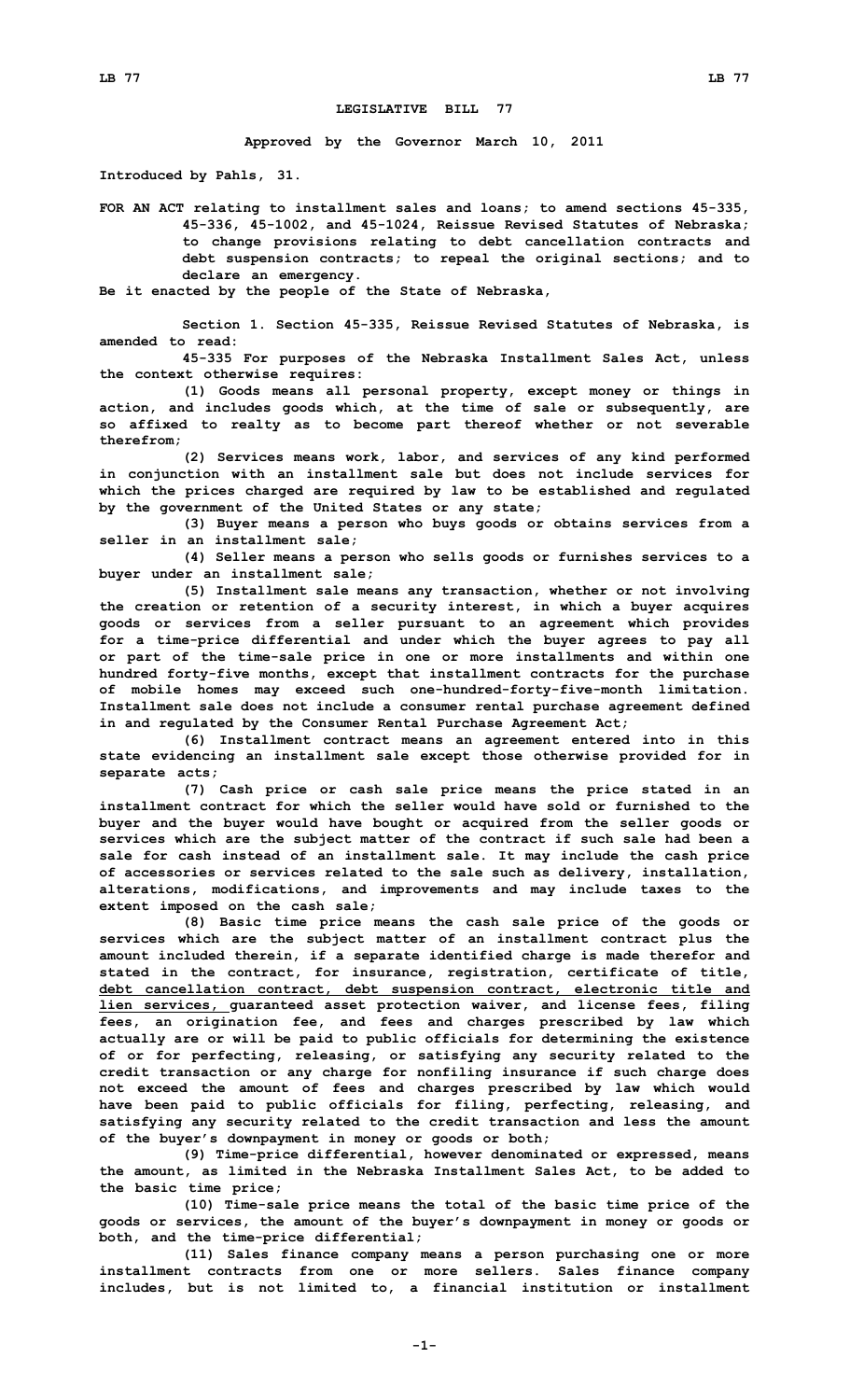**loan licensee, if so engaged;**

**(12) Director means the Director of Banking and Finance;**

**(13) Financial institution has the same meaning as in section 8-101; (14) Debt cancellation contract means <sup>a</sup> loan term or contractual arrangement modifying loan terms under which <sup>a</sup> financial institution or licensee agrees to cancel all or part of <sup>a</sup> buyer's obligation to repay an extension of credit from the financial institution or licensee upon the occurrence of <sup>a</sup> specified event. The debt cancellation contract may be separate from or <sup>a</sup> part of other loan documents. The term debt cancellation contract does not include loan payment deferral arrangements in which the triggering event is the buyer's unilateral election to defer repayment or the financial institution's or licensee's unilateral decision to allow a deferral of repayment;**

**(15) Debt suspension contract means <sup>a</sup> loan term or contractual arrangement modifying loan terms under which <sup>a</sup> financial institution or licensee agrees to suspend all or part of <sup>a</sup> buyer's obligation to repay an extension of credit from the financial institution or licensee upon the occurrence of <sup>a</sup> specified event. The debt suspension contract may be separate from or <sup>a</sup> part of other loan documents. The term debt suspension contract does not include loan payment deferral arrangements in which the triggering event is the buyer's unilateral election to defer repayment or the financial institution's or licensee's unilateral decision to allow a deferral of repayment; and**

**(16) Guaranteed asset protection waiver means <sup>a</sup> waiver that is offered, sold, or provided in accordance with the Guaranteed Asset Protection Waiver Act; and.**

**(17) Licensee means any person who obtains <sup>a</sup> license under the Nebraska Installment Sales Act.**

**Sec. 2. Section 45-336, Reissue Revised Statutes of Nebraska, is amended to read:**

**45-336 (1) Each retail installment contract shall be in writing, shall be signed by both the buyer and the seller, and shall contain the following items and <sup>a</sup> copy thereof shall be delivered to the buyer at the time the instrument is signed, except for contracts made in conformance with section 45-340: (a) The cash sale price; (b) the amount of the buyer's downpayment, and whether made in money or goods, or partly in money and partly in goods, including <sup>a</sup> brief description of any goods traded in; (c) the difference between subdivisions (a) and (b) of this subsection; (d) the amount included for insurance if <sup>a</sup> separate charge is made therefor, specifying the types of coverages; (e) the amount included for <sup>a</sup> debt cancellation contract or <sup>a</sup> debt suspension contract if the debt cancellation contract or debt suspension contract is <sup>a</sup> contract of <sup>a</sup> financial institution or licensee, such contract is sold directly by such financial institution or licensee or by an unaffiliated, nonexclusive agent of such financial institution or licensee in accordance with 12 C.F.R. part 37, as such part existed on January 1, 2006, 2011, and the financial institution or licensee is responsible for the unaffiliated, nonexclusive agent's compliance with such part, and <sup>a</sup> separate charge is made therefor; (f) the amount included for electronic title and lien services other than fees and charges prescribed by law which actually are or will be paid to public officials for determining the existence of or for perfecting, releasing, or satisfying any security related to the credit transaction; (f) (g) the basic time price, which is the sum of subdivisions (c), and (d), (e), and (f) of this subsection; (g) (h) the time-price differential; (h) (i) the amount of the time-price balance, which is the sum of subdivisions (f) (g) and (g) (h) of this subsection, payable in installments by the buyer to the seller; (i) (j) the number, amount, and due date or period of each installment; (j) (k) the time-sales price; and (k) (l) the amount included for <sup>a</sup> guaranteed asset protection waiver.**

**(2) The contract shall contain substantially the following notice: NOTICE TO THE BUYER. DO NOT SIGN THIS CONTRACT BEFORE YOU READ IT OR IF IT CONTAINS BLANK SPACES. YOU ARE ENTITLED TO A COPY OF THE CONTRACT YOU SIGN.**

**(3) The items listed in subsection (1) of this section need not be stated in the sequence or order set forth in such subsection. Additional items may be included to explain the computations made in determining the amount to be paid by the buyer. No installment contract shall be signed by the buyer or proffered by seller when it contains blank spaces to be filled in after execution, except that if delivery of the goods or services is not made at the time of the execution of the contract, the identifying numbers or marks of the goods, or similar information, and the due date of the first installment may be inserted in the contract after its execution.**

**(4) If <sup>a</sup> seller proffers an installment contract as part of <sup>a</sup> transaction which delays or cancels, or promises to delay or cancel, the**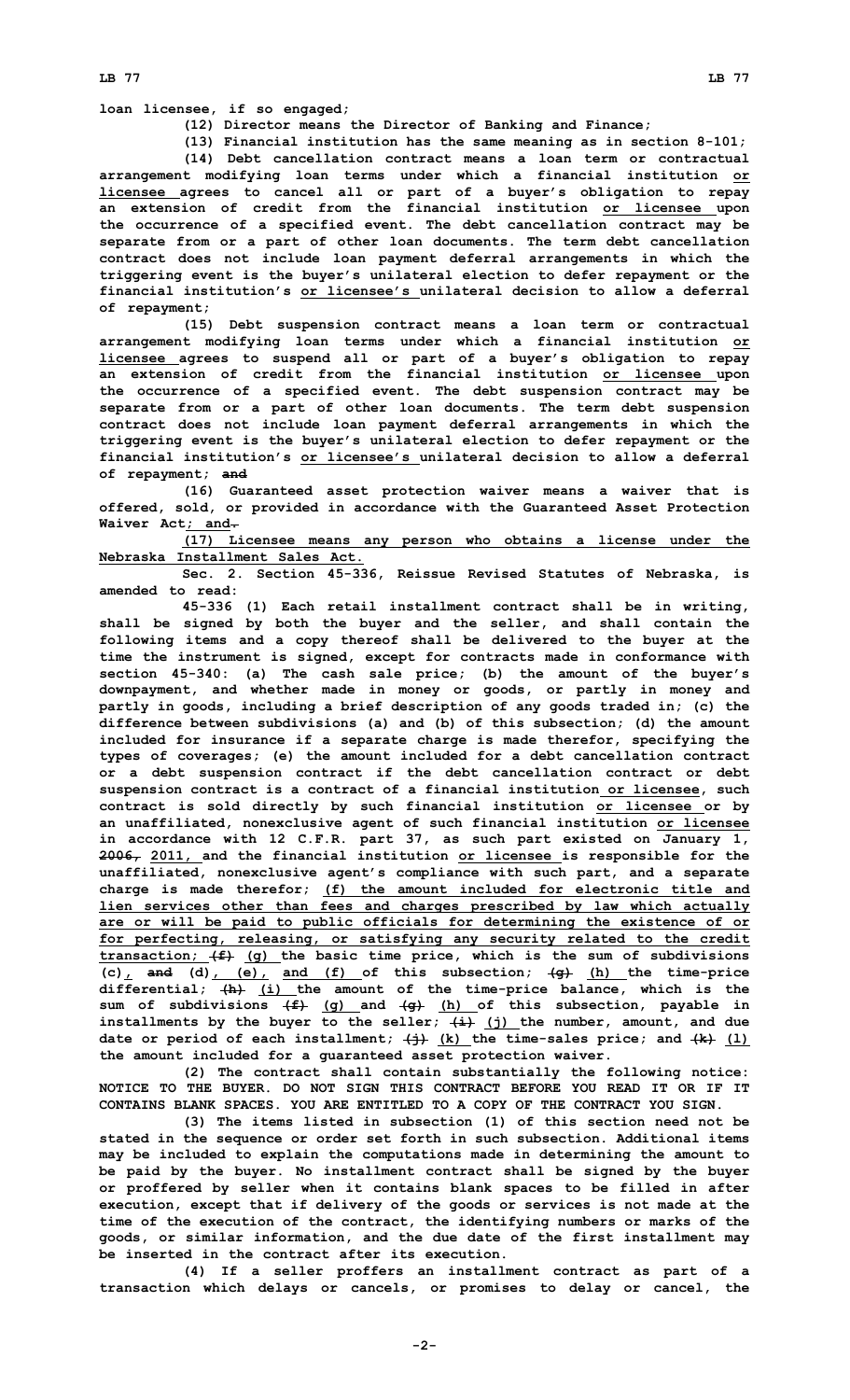**payment of the time-price differential on the contract if the buyer pays the basic time price, cash price, or cash sale price within <sup>a</sup> certain period of time, the seller shall, in clear and conspicuous writing, either within the installment contract or in <sup>a</sup> separate document, inform the buyer of the exact date by which the buyer must pay the basic time price, cash price, or cash sale price in order to delay or cancel the payment of the time-price differential. The seller or any subsequent purchaser of the installment contract, including <sup>a</sup> sales finance company, shall not be allowed to change such date.**

**(5) Upon written request from the buyer, the holder of an installment contract shall give or forward to the buyer <sup>a</sup> written statement of the dates and amounts of payments and the total amount unpaid under such contract. A buyer shall be given <sup>a</sup> written receipt for any payment when made in cash.**

**(6) After payment of all sums for which the buyer is obligated under <sup>a</sup> contract, the holder shall deliver or mail to the buyer at his or her last-known address one or more good and sufficient instruments or copies thereof to acknowledge payment in full and shall release all security in the goods and mark canceled and return to the buyer the original agreement or copy thereof or instruments or copies thereof signed by the buyer. For purposes of this section, <sup>a</sup> copy shall meet the requirements of section 25-12,112.**

**Sec. 3. Section 45-1002, Reissue Revised Statutes of Nebraska, is amended to read:**

**45-1002 (1) For purposes of the Nebraska Installment Loan Act:**

**(a) Applicant means <sup>a</sup> person applying for <sup>a</sup> license under the act;**

**(b) Breach of security of the system means unauthorized acquisition of data that compromises the security, confidentiality, or integrity of the information maintained by the Nationwide Mortgage Licensing System and Registry, its affiliates, or its subsidiaries;**

**(c) Department means the Department of Banking and Finance;**

**(d) Debt cancellation contract means <sup>a</sup> loan term or contractual arrangement modifying loan terms under which <sup>a</sup> financial institution or licensee agrees to cancel all or part of <sup>a</sup> borrower's obligation to repay an extension of credit from the financial institution or licensee upon the occurrence of <sup>a</sup> specified event. The debt cancellation contract may be separate from or <sup>a</sup> part of other loan documents. The term debt cancellation contract does not include loan payment deferral arrangements in which the triggering event is the borrower's unilateral election to defer repayment or the financial institution's or licensee's unilateral decision to allow a deferral of repayment;**

**(e) Debt suspension contract means <sup>a</sup> loan term or contractual arrangement modifying loan terms under which <sup>a</sup> financial institution or licensee agrees to suspend all or part of <sup>a</sup> borrower's obligation to repay an extension of credit from the financial institution or licensee upon the occurrence of <sup>a</sup> specified event. The debt suspension contract may be separate from or <sup>a</sup> part of other loan documents. The term debt suspension contract does not include loan payment deferral arrangements in which the triggering event is the borrower's unilateral election to defer repayment or the financial institution's or licensee's unilateral decision to allow a deferral of repayment;**

**(f) Director means the Director of Banking and Finance;**

**(g) Financial institution has the same meaning as in section 8-101;**

**(h) Guaranteed asset protection waiver means <sup>a</sup> waiver that is offered, sold, or provided in accordance with the Guaranteed Asset Protection Waiver Act;**

**(i) Licensee means any person who obtains <sup>a</sup> license under the Nebraska Installment Loan Act;**

**(j)(i) Mortgage loan originator means an individual who for compensation or gain (A) takes <sup>a</sup> residential mortgage loan application or (B) offers or negotiates terms of <sup>a</sup> residential mortgage loan.**

**(ii) Mortgage loan originator does not include (A) any individual who is not otherwise described in subdivision (i)(A) of this subdivision and who performs purely administrative or clerical tasks on behalf of <sup>a</sup> person who is described in subdivision (i) of this subdivision, (B) <sup>a</sup> person or entity that only performs real estate brokerage activities and is licensed or registered in accordance with applicable state law, unless the person or entity is compensated by <sup>a</sup> lender, <sup>a</sup> mortgage broker, or other mortgage loan originator or by any agent of such lender, mortgage broker, or other mortgage loan originator, or (C) <sup>a</sup> person or entity solely involved in extensions of credit relating to time-share programs as defined in section 76-1702;**

**(k) Nationwide Mortgage Licensing System and Registry means <sup>a</sup> mortgage licensing system developed and maintained by the Conference of**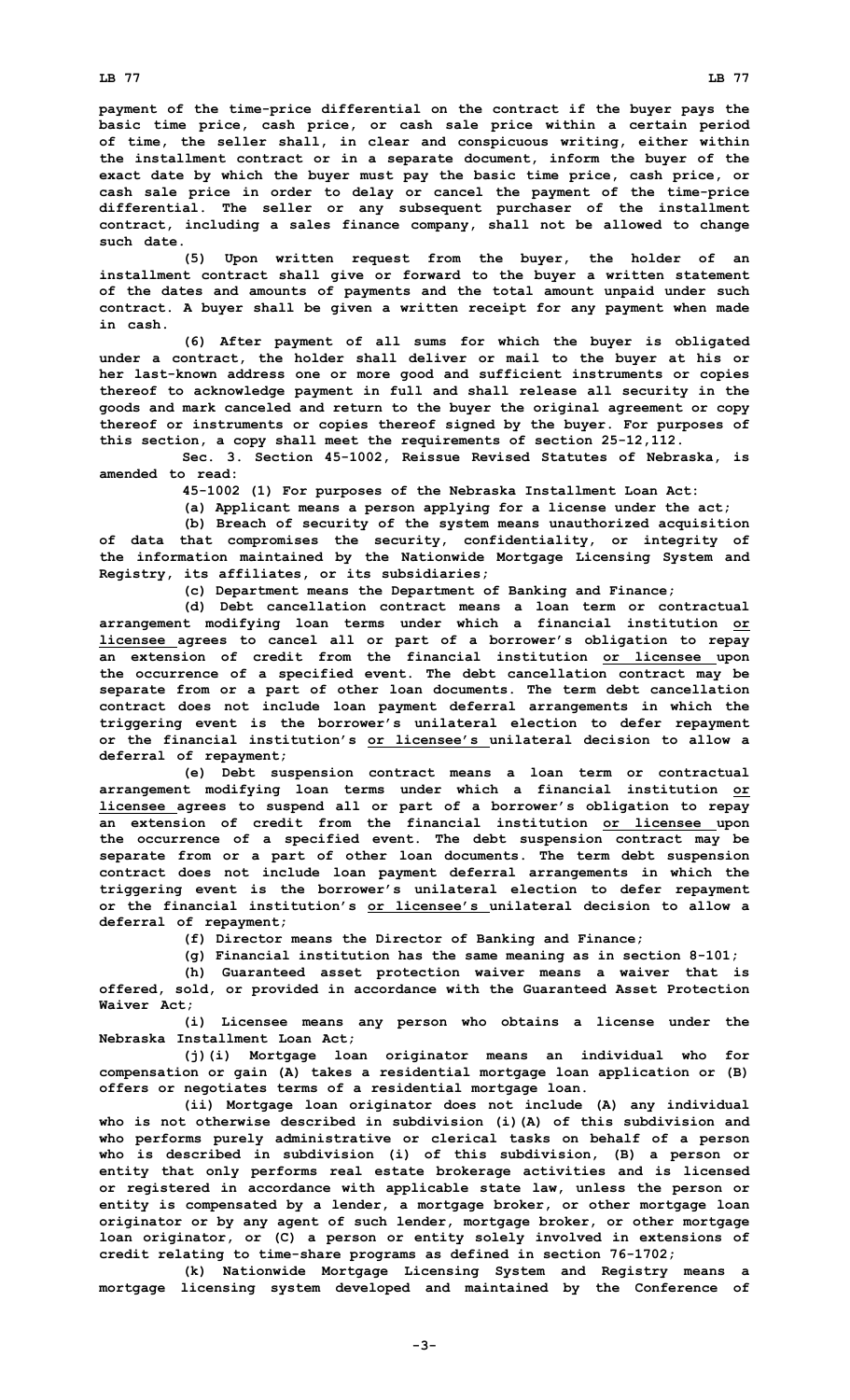**State Bank Supervisors and the American Association of Residential Mortgage Regulators for the licensing and registration of mortgage loan originators, mortgage bankers, and installment loan companies;**

**(l) Person means individual, partnership, limited liability company, association, financial institution, trust, corporation, and any other legal entity; and**

**(m) Real property means an owner-occupied single-family, two-family, three-family, or four-family dwelling which is located in this state, which is occupied, used, or intended to be occupied or used for residential purposes, and which is, or is intended to be, permanently affixed to the land.**

**(2) Except as provided in subsection (3) of section 45-1017 and subsection (4) of section 45-1019, no revenue arising under the Nebraska Installment Loan Act shall inure to any school fund of the State of Nebraska or any of its governmental subdivisions.**

**(3) Loan, when used in the Nebraska Installment Loan Act, does not include any loan made by <sup>a</sup> person who is not <sup>a</sup> licensee on which the interest does not exceed the maximum rate permitted by section 45-101.03.**

**(4) Nothing in the Nebraska Installment Loan Act applies to any loan made by <sup>a</sup> person who is not <sup>a</sup> licensee if the interest on the loan does not exceed the maximum rate permitted by section 45-101.03.**

**Sec. 4. Section 45-1024, Reissue Revised Statutes of Nebraska, is amended to read:**

**45-1024 (1) Except as provided in section 45-1025 and subsection (6) of this section, every licensee may make loans and may contract for and receive on such loans charges at <sup>a</sup> rate not exceeding twenty-four percent per annum on that part of the unpaid principal balance on any loan not in excess of one thousand dollars, and twenty-one percent per annum on any remainder of such unpaid principal balance. Except for loans secured by mobile homes, <sup>a</sup> licensee may not make loans for <sup>a</sup> period in excess of one hundred forty-five months if the amount of the loan is greater than three thousand dollars but less than twenty-five thousand dollars. Charges on loans made under the Nebraska Installment Loan Act shall not be paid, deducted, or received in advance. The contracting for, charging of, or receiving of charges as provided for in subsection (2) of this section shall not be deemed to be the payment, deduction, or receipt of such charges in advance.**

**(2) When the loan contract requires repayment in substantially equal and consecutive monthly installments of principal and charges combined, the licensee may, at the time the loan is made, precompute the charges at the agreed rate on scheduled unpaid principal balances according to the terms of the contract and add such charges to the principal of the loan. Every payment may be applied to the combined total of principal and precomputed charges until the contract is fully paid. All payments made on account of any loan except for default and deferment charges shall be deemed to be applied to the unpaid installments in the order in which they are due. The portion of the precomputed charges applicable to any particular month of the contract, as originally scheduled or following <sup>a</sup> deferment, shall be that proportion of such precomputed charges, excluding any adjustment made for <sup>a</sup> first installment period of more than one month and any adjustment made for deferment, which the balance of the contract scheduled to be outstanding during such month bears to the sum of all monthly balances originally scheduled to be outstanding by the contract. This section shall not limit or restrict the manner of calculating charges, whether by way of add-on, single annual rate, or otherwise, if the rate of charges does not exceed that permitted by this section. Charges may be contracted for and earned at <sup>a</sup> single annual rate, except that the total charges from such rate shall not be greater than the total charges from the several rates otherwise applicable to the different portions of the unpaid balance according to subsection (1) of this section. All loan contracts made pursuant to this subsection are subject to the following adjustments:**

**(a) Notwithstanding the requirement for substantially equal and consecutive monthly installments, the first installment period may not exceed one month by more than twenty-one days and may not fall short of one month by more than eleven days. The charges for each day exceeding one month shall be one-thirtieth of the charges which would be applicable to <sup>a</sup> first installment period of one month. The charge for extra days in the first installment period may be added to the first installment and such charges for such extra days shall be excluded in computing any rebate;**

**(b) If prepayment in full by cash, <sup>a</sup> new loan, or otherwise occurs before the first installment due date, the charges shall be recomputed at the rate of charges contracted for in accordance with subsection (1) or (2) of this section upon the actual unpaid principal balances of the loan for the actual time outstanding by applying the payment, or payments, first to charges**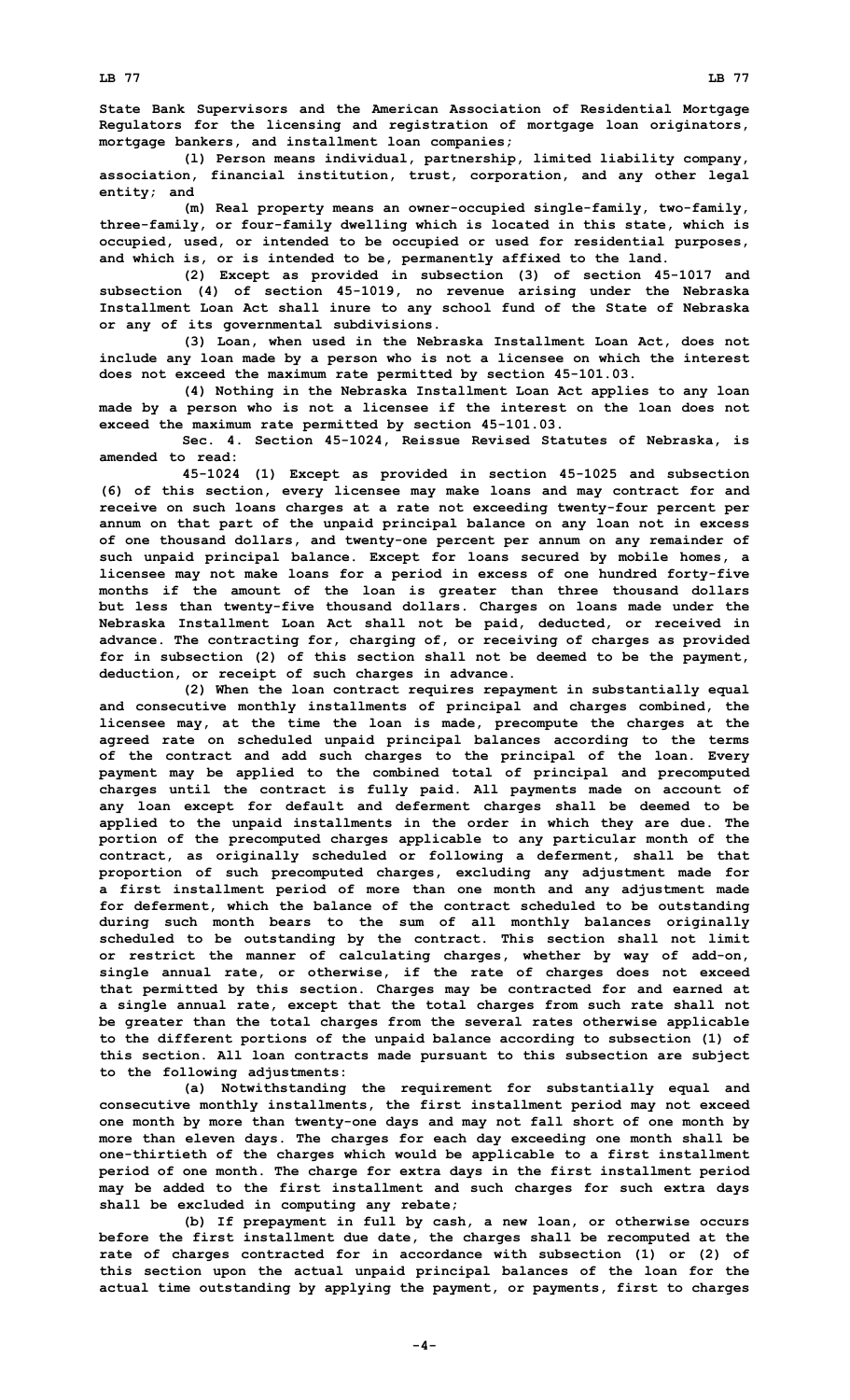**LB 77 LB 77**

**at the agreed rate and the remainder to the principal. The amount of charges so computed shall be retained in lieu of all precomputed charges;**

**(c) If <sup>a</sup> contract is prepaid in full by cash, <sup>a</sup> new loan, or otherwise after the first installment due date, the borrower shall receive <sup>a</sup> rebate of an amount which is not less than the amount obtained by applying to the unpaid principal balances as originally scheduled or, if deferred, as deferred, for the period following prepayment, according to the actuarial method, the rate of charge contracted for in accordance with subsection (1) or (2) of this section. The licensee may round the rate of charge to the nearest one-half of one percent if such procedure is not consistently used to obtain <sup>a</sup> greater yield than would otherwise be permitted. Any default and deferment charges which are due and unpaid may be deducted from any rebate. No rebate shall be required for any partial prepayment. No rebate of less than one dollar need be made. Acceleration of the maturity of the contract shall not in itself require <sup>a</sup> rebate. If judgment is obtained before the final installment date, the contract balance shall be reduced by the rebate which would be required for prepayment in full as of the date judgment is obtained;**

**(d) If any installment on <sup>a</sup> precomputed or interest bearing loan is unpaid in full for ten or more consecutive days, Sundays and holidays included, after it is due, the licensee may charge and collect <sup>a</sup> default charge not exceeding an amount equal to five percent of such installment. If any installment payment is made by <sup>a</sup> check, draft, or similar signed order which is not honored because of insufficient funds, no account, or any other reason except an error of <sup>a</sup> third party to the loan contract, the licensee may charge and collect <sup>a</sup> fifteen-dollar bad check charge. Such default or bad check charges may be collected when due or at any time thereafter;**

**(e) If, as of an installment due date, the payment date of all wholly unpaid installments is deferred one or more full months and the maturity of the contract is extended for <sup>a</sup> corresponding period, the licensee may charge and collect <sup>a</sup> deferment charge not exceeding the charge applicable to the first of the installments deferred, multiplied by the number of months in the deferment period. The deferment period is that period during which no payment is made or required by reason of such deferment. The deferment charge may be collected at the time of deferment or at any time thereafter. The portion of the precomputed charges applicable to each deferred balance and installment period following the deferment period shall remain the same as that applicable to such balance and periods under the original loan contract. No installment on which <sup>a</sup> default charge has been collected, or on account of which any partial payment has been made, shall be deferred or included in the computation of the deferment charge unless such default charge or partial payment is refunded to the borrower or credited to the deferment charge. Any payment received at the time of deferment may be applied first to the deferment charge and the remainder, if any, applied to the unpaid balance of the contract, except that if such payment is sufficient to pay, in addition to the appropriate deferment charge, any installment which is in default and the applicable default charge, it shall be first so applied and any such installment shall not be deferred or subject to the deferment charge. If <sup>a</sup> loan is prepaid in full during the deferment period, the borrower shall receive, in addition to the required rebate, <sup>a</sup> rebate of that portion of the deferment charge applicable to any unexpired full month or months of such deferment period; and**

**(f) If two or more full installments are in default for one full month or more at any installment date and if the contract so provides, the licensee may reduce the contract balance by the rebate which would be required for prepayment in full as of such installment date and the amount remaining unpaid shall be deemed to be the unpaid principal balance and thereafter in lieu of charging, collecting, receiving, and applying charges as provided in this subsection, charges may be charged, collected, received, and applied at the agreed rate as otherwise provided by this section until the loan is fully paid.**

**(3) The charges, as referred to in subsection (1) of this section, shall not be compounded. The charging, collecting, and receiving of charges as provided in subsection (2) of this section shall not be deemed compounding. If part or all of the consideration for <sup>a</sup> loan contract is the unpaid principal balance of <sup>a</sup> prior loan, then the principal amount payable under such loan contract may include any unpaid charges on the prior loan which have accrued within sixty days before the making of such loan contract and may include the balance remaining after giving the rebate required by subsection (2) of this section. Except as provided in subsection (2) of this section, charges shall (a) be computed and paid only as <sup>a</sup> percentage per month of the unpaid principal balance or portions thereof and (b) be computed on the basis of the number of days actually elapsed. For purposes of computing charges, whether at**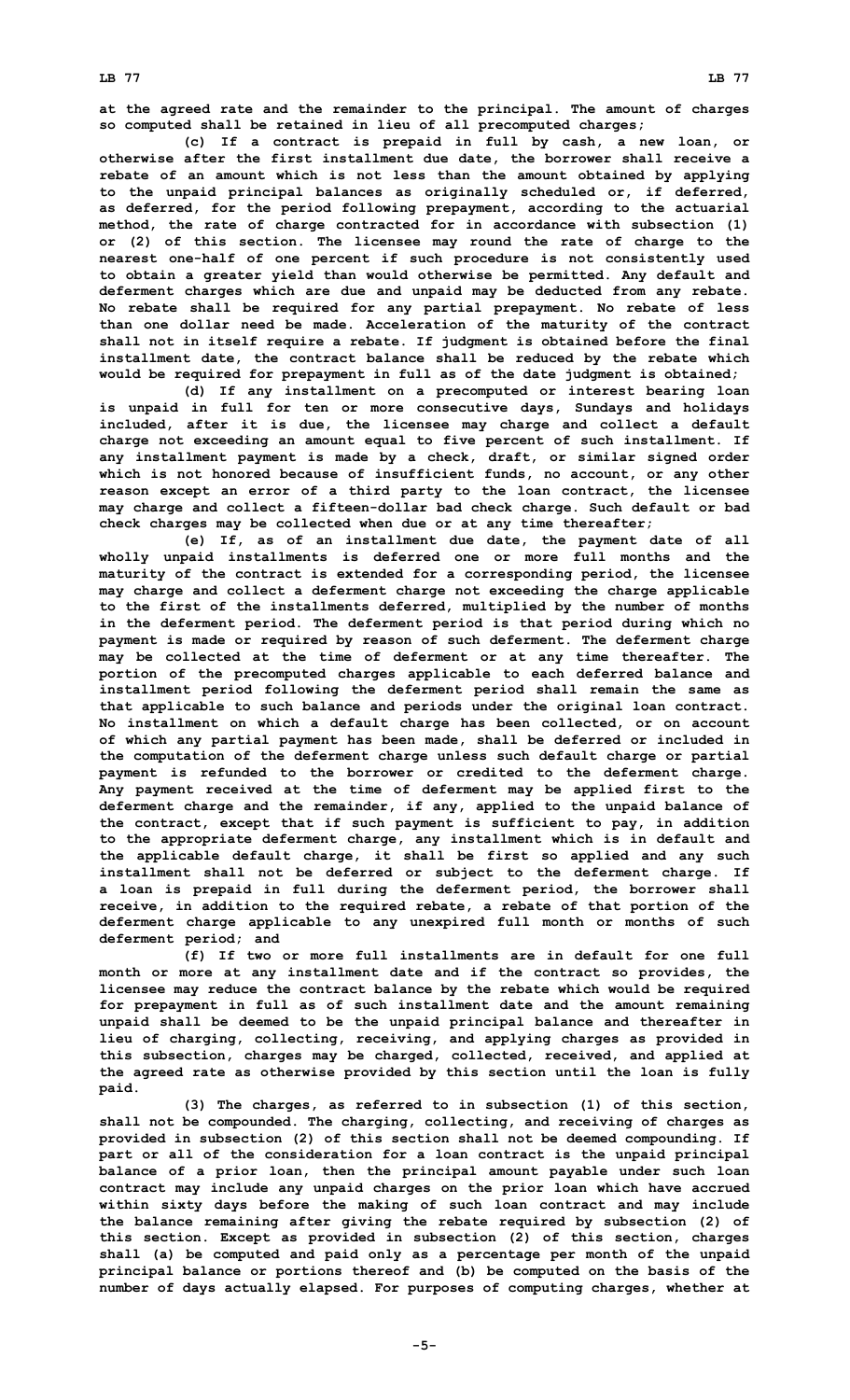**the maximum rate or less, <sup>a</sup> month shall be that period of time from any date in <sup>a</sup> month to the corresponding date in the next month but if there is no such corresponding date then to the last day of the next month, and <sup>a</sup> day shall be considered one-thirtieth of <sup>a</sup> month when computation is made for <sup>a</sup> fraction of a month.**

**(4) Except as provided in subsections (5) and (6) of this section, in addition to that provided for under the Nebraska Installment Loan Act, no further or other amount whatsoever shall be directly or indirectly charged, contracted for, or received. If any amount, in excess of the charges permitted, is charged, contracted for, or received, the loan contract shall not on that account be void, but the licensee shall have no right to collect or receive any interest or other charges whatsoever. If such interest or other charges have been collected or contracted for, the licensee shall refund to the borrower all interest and other charges collected and shall not collect any interest or other charges contracted for and thereafter due on the loan involved, as liquidated damages, and the licensee or its assignee, if found liable, shall pay the costs of any action relating thereto, including reasonable attorney's fees. No licensee shall be found liable under this subsection if the licensee shows by <sup>a</sup> preponderance of the evidence that the violation was not intentional and resulted from a bona fide error notwithstanding the maintenance of procedures reasonably adopted to avoid any such error.**

**(5) <sup>A</sup> borrower may be required to pay all reasonable expenses incurred in connection with the making, closing, disbursing, extending, readjusting, or renewing of loans. Such expenses may include abstracting, recording, releasing, and registration fees; premiums paid for nonfiling insurance; premiums paid on insurance policies covering tangible personal property securing the loan; amounts charged for <sup>a</sup> debt cancellation contract or <sup>a</sup> debt suspension contract, as agreed upon by the parties, if the debt cancellation contract or debt suspension contract is <sup>a</sup> contract of <sup>a</sup> financial institution or licensee and such contract is sold directly by such financial institution or licensee or by an unaffiliated, nonexclusive agent of such financial institution or licensee in accordance with 12 C.F.R. part 37, as such part existed on January 1, 2006, 2011, and the financial institution or licensee is responsible for the unaffiliated, nonexclusive agent's compliance with such part; title examinations; credit reports; survey; taxes or charges imposed upon or in connection with the making and recording or releasing of any mortgage; and amounts charged for <sup>a</sup> guaranteed asset protection waiver; and fees and expenses charged for electronic title and lien services. Except as provided in subsection (6) of this section, <sup>a</sup> borrower may also be required to pay <sup>a</sup> nonrefundable loan origination fee not to exceed the lesser of five hundred dollars or an amount equal to seven percent of that part of the original principal balance of any loan not in excess of two thousand dollars and five percent on that part of the original principal balance in excess of two thousand dollars, if the licensee has not made another loan to the borrower within the previous twelve months. If the licensee has made another loan to the borrower within the previous twelve months, <sup>a</sup> nonrefundable loan origination fee may only be charged on new funds advanced on each successive loan. Such reasonable initial charges may be collected from the borrower or included in the principal balance of the loan at the time the loan is made and shall not be considered interest or <sup>a</sup> charge for the use of the money loaned.**

**(6)(a) Loans secured solely by real property that are not made pursuant to subdivision (11) of section 45-101.04 on real property shall not be subject to the limitations on the rate of interest provided in subsection (1) of this section or the limitations on the nonrefundable loan origination fee under subsection (5) of this section if (i) the principal amount of the loan is seven thousand five hundred dollars or more and (ii) the sum of the principal amount of the loan and the balances of all other liens against the property do not exceed one hundred percent of the appraised value of the property. Acceptable methods of determining appraised value shall be made by the department pursuant to rule, regulation, or order.**

**(b) An origination fee on such loan shall be computed only on the principal amount of the loan reduced by any portion of the principal that consists of the amount required to pay off another loan made under this subsection by the same licensee.**

**(c) <sup>A</sup> prepayment penalty on such loan shall be permitted only if (i) the maximum amount of the penalty to be assessed is stated in writing at the time the loan is made, (ii) the loan is prepaid in full within two years from the date of the loan, and (iii) the loan is prepaid with money other than the proceeds of another loan made by the same licensee. Such prepayment penalty shall not exceed six months interest on eighty percent of the original principal balance computed at the agreed rate of interest on the loan.**